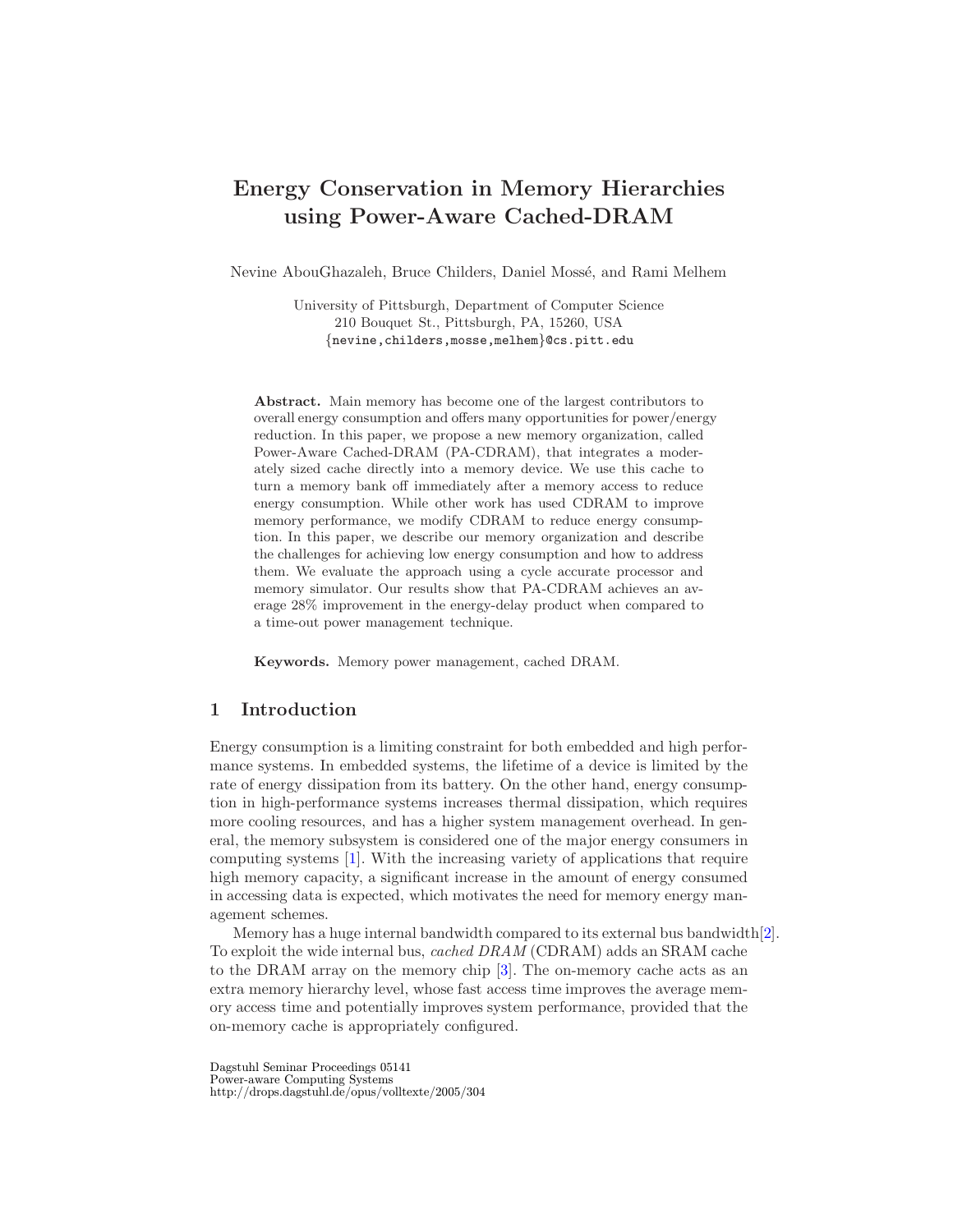#### 2 N. AbouGhazaleh, B. Childers, D. Mossé, R. Melhem

In this paper, we explore the benefit of having on-memory cache with respect to its energy consumption. We optimize CDRAM by integrating a moderately sized cache within the chip boundary of a power-aware multi-banked memory. We call this organization *power-aware cached DRAM (PA-CDRAM)*. In addition to improving performance, PA-CDRAM can significantly reduce the energy consumption in external memories by powering off the DRAM banks after the data is transferred to the on-memory cache. We also show that PA-CDRAM is more energy efficient than using an extra level of off-chip cache of equal size.

The remainder of this paper is organized as follows. Section [2](#page-1-0) gives an overview of memory technologies and organizations that serve as the base for PA-CDRAM. Section [3](#page-2-0) describes the challenges for designing power efficient CDRAM and the design approaches used in PA-CDRAM to overcome them. Evaluation of PA-CDRAM with respect to energy-delay product is presented in Section [4.](#page-6-0) Section [5](#page-8-3) concludes the paper.

# <span id="page-1-0"></span>2 Background

As background for the paper, this section describes the technologies and organizations that serve as the basis for PA-CDRAM.

#### 2.1 Embedded DRAM

Integrating DRAM and logic cells on the same chip is an attractive solution to achieve both high performance (from logic cells) and high memory density (from DRAM cells). This integration avoids the high latency of going off-chip by doing computation (or even caching) at the memory itself. Currently, manufactured chips with embedded DRAM and logic are mainly used in applications like computer graphics, networking, and handheld devices [\[4\]](#page-8-4). Based on the fabrication technology (either DRAM-based or logic-based), some degradation to the speed (density) of the logic (DRAM) cells may occur. For example, in DRAMbased chips, logic cells can be slower by  $20\%$  to  $35\%$  [\[4\]](#page-8-4). However, emerging fabrication technologies aim to overcome these penalties. For example, NEC's embedded DRAM chips offer DRAM-like density with SRAM-like performance [\[5\]](#page-8-5), and IBM's third generation embedded DRAM chips support two embedded DRAM families for high density and high performance  $[6]$ .

## 2.2 Cached DRAM

To decrease the average memory access time, Hsu et al.[\[3\]](#page-8-2) proposed to integrate a small SRAM cache within the memory chip next to the DRAM-core, as shown in Figure [1.](#page-2-1) Due to high internal bandwidth, large chunks of data can be transferred between the DRAM-core and the on-memory cache with low latency. Average memory access time is improved by accessing the data through the fast onmemory cache rather than the slower DRAM. CDRAM is typically implemented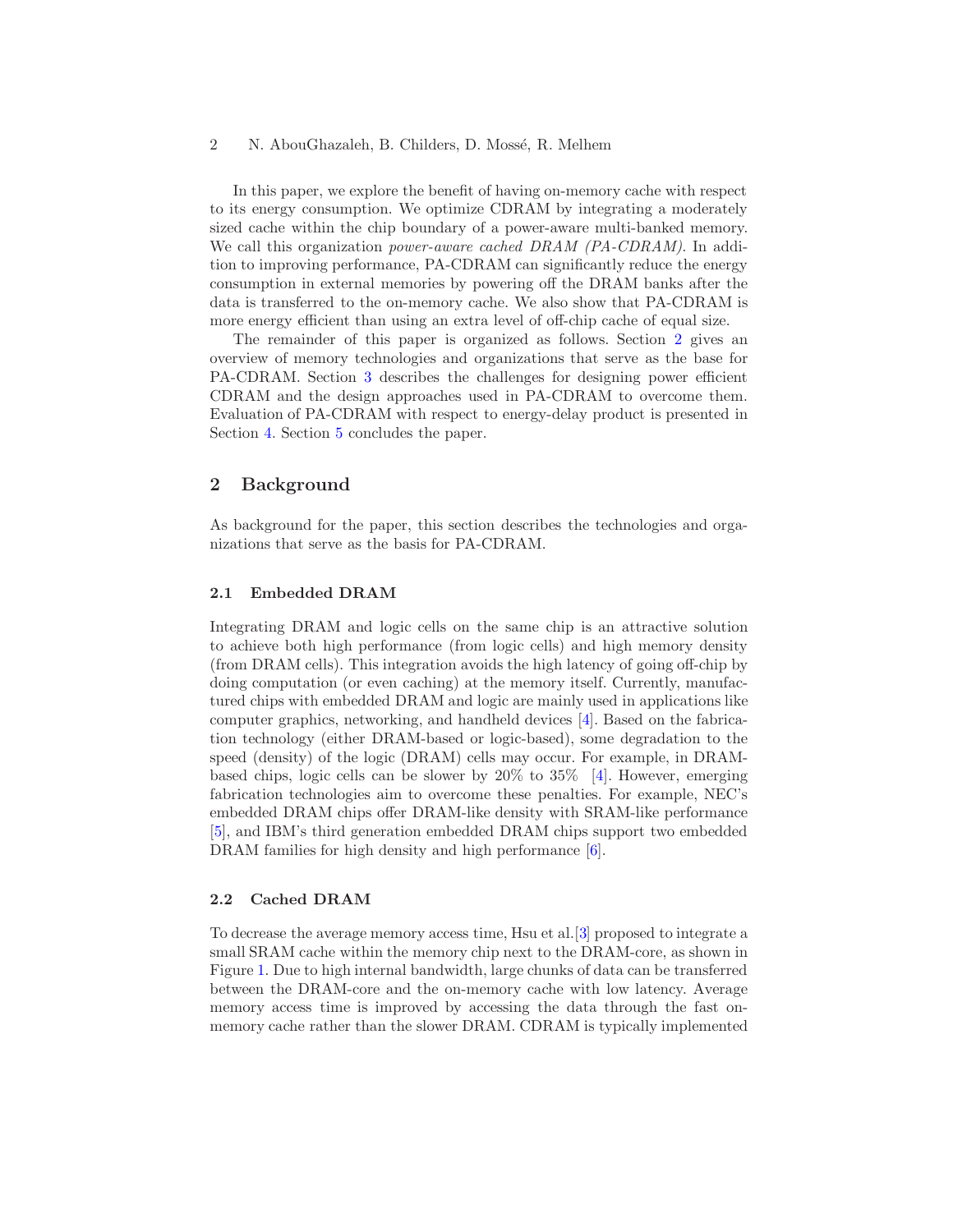

<span id="page-2-1"></span>Fig. 1. Functional block diagram of a CDRAM chip



<span id="page-2-2"></span>Fig. 2. Average performance and energy reduction for different onmemory cache block sizes.

using Synchronous DRAM ( $SDRAM$ ) [\[7\]](#page-9-0), and each memory bank has its own cache.

While CDRAM improves system performance, it is not designed as a replacement for power-aware memory. Figure  $2$  shows the average<sup>[1](#page-2-3)</sup> performance and energy consumption of CDRAM versus a traditional memory hierarchy for the same on-memory cache configuration used by Hedge et al.[\[8\]](#page-9-1). Each CDRAM chip has a fully associative 4 KB cache. We show the results for different cache block sizes (256, 512 and 1024 bytes). While CDRAM has a good performance improvement over traditional memory, total memory energy suffers dramatically, with an increase of  $1.5x$  to  $3.0x$ . This increase is due to the extra energy consumed from accessing the on-memory caches and transferring more data from the DRAM-core at large block sizes.

#### 2.3 Rambus Memories

Rambus [\[9\]](#page-9-2) is a family of DRAM architectures where the memory bus, the Rambus Channel, can operate at high frequencies (800-1600 MHz). As opposed to SDRAM technologies, a single RDRAM chip can service the entire memory request rather than distributing the request to several SDRAM chips. RDRAM chips dynamically transition between power states to reduce the chips' energy consumption. A chip can be set in one of four different power states. The states, in descending order of their power consumption, are: active, standby, nap and powerdown. Accessing data requires the chip to be in the active state. The lower the power state of a bank, the longer the synchronization delay needed to switch to the active state to service a request.

## <span id="page-2-0"></span>3 PA-CDRAM

We optimize the CDRAM design to serve as a power-aware memory that is more energy and delay efficient than traditional power-aware memory systems.

<span id="page-2-3"></span><sup>1</sup> running the SPEC2000 benchmarks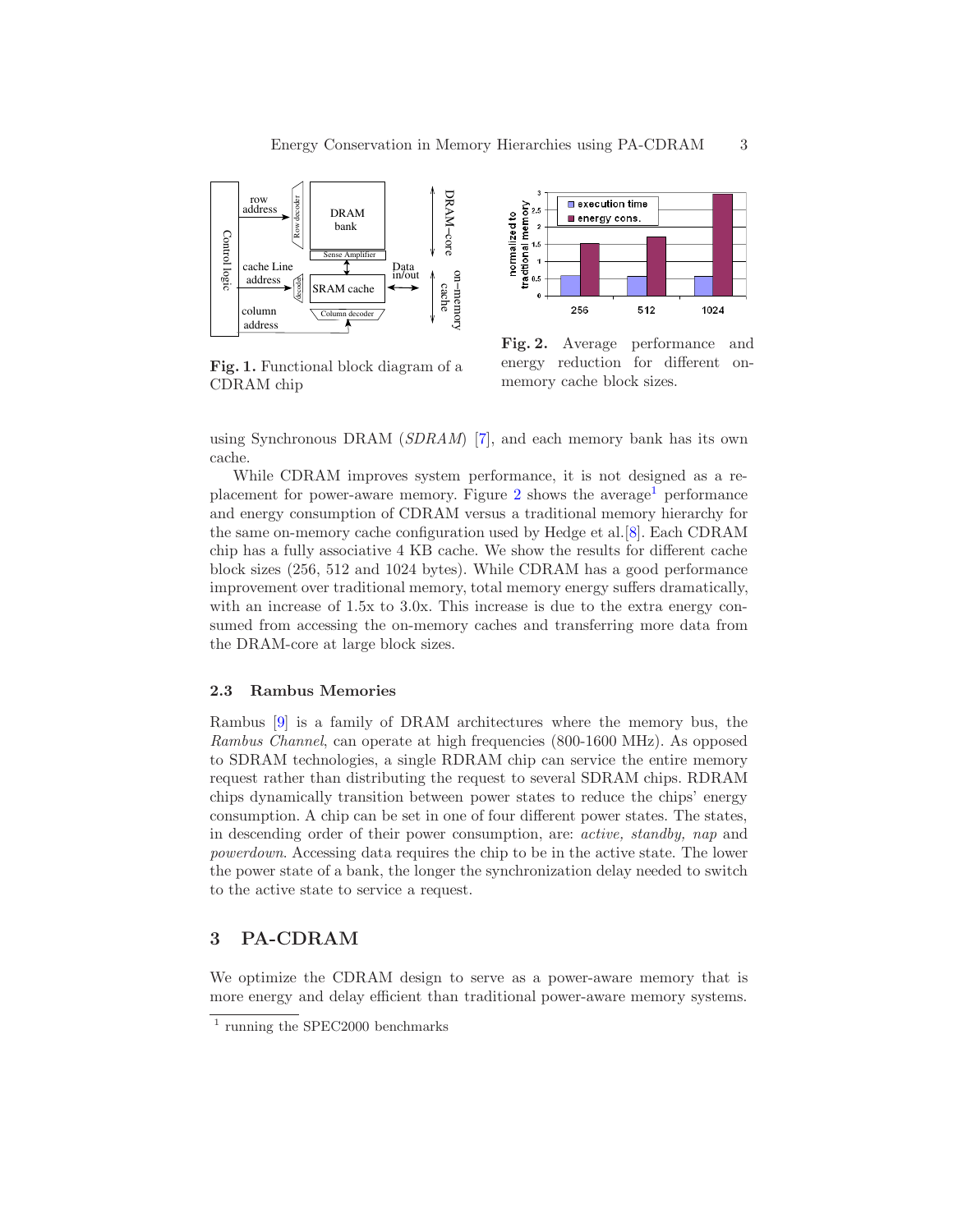#### 4 N. AbouGhazaleh, B. Childers, D. Mossé, R. Melhem

We use the CDRAM's on-chip cache to reduce memory accesses to the DRAMcore; thus, increasing its idleness. We use this caching to allow the DRAM-core to be quickly transitioned to a low power state for longer time periods. In using CDRAM as the basis for PA-CDRAM, there are two main challenges that must be addressed: (1) how to configure the DRAM-core's power management policy, assuming the use of multiple power states; and (2) how to configure the onmemory cache to balance energy and performance. We describe each of these challenges and how we address them below.

#### 3.1 DRAM-core power management

To optimize CDRAM operation for energy savings, we need to minimize the number of active chips at any time as well as the duration of active periods. Bounded by the external memory bandwidth, CDRAM (using SDRAM) interleaves data blocks across multiple chips. At each memory request, n chips within a memory module are activated and each chip provides  $\frac{1}{n}$  of the block size requested. This interleaving of data blocks entails overhead in address decoding, and bit-/word- line activation in more than one chip. Thus, a more energy efficient organization would utilize chips that offer (a) an independent access to the DRAM-array and (b) full bandwidth utilization of the system bus to avoid reducing the memory throughput. The energy overhead is reduced by activating a single chip at each access, and performing fewer address decoding operations in the target chip during data retrieval.

With an on-memory cache, we propose to apply aggressive power management in the DRAM-core to reduce the duration of active periods. During a chip's idle time, the memory controller can immediately transition the DRAM-core to the sleep state after servicing all outstanding DRAM-core access requests. This is equivalent to the use of a timeout policy with an idle threshold of zero seconds. Although a zero-threshold policy increases the total inactive time, it can degrade performance and increase the total energy consumption when too many requests are directed to a memory chip. The extra delay and energy overheads are due to the transitional cost between power states.

In our PA-CDRAM design, we avoid this problem by choosing the on-memory cache configuration such that it delivers high hit rates while reducing the DRAMcore's energy consumption. When most data requests are serviced as cache hits in the on-memory cache, the inter-arrival time between requests that reach the DRAM-core increases, making it cost effective to immediately deactivate banks after servicing outstanding requests. We choose to keep the on-memory cache in the active state all the time to avoid delays due to on-demand activation of the cache at each request.

#### 3.2 On-memory cache configuration

The on-memory cache miss rate should be kept at a minimum as it directly influences the memory energy consumption (in addition to performance). The higher the miss rate, the more memory energy is consumed due to increased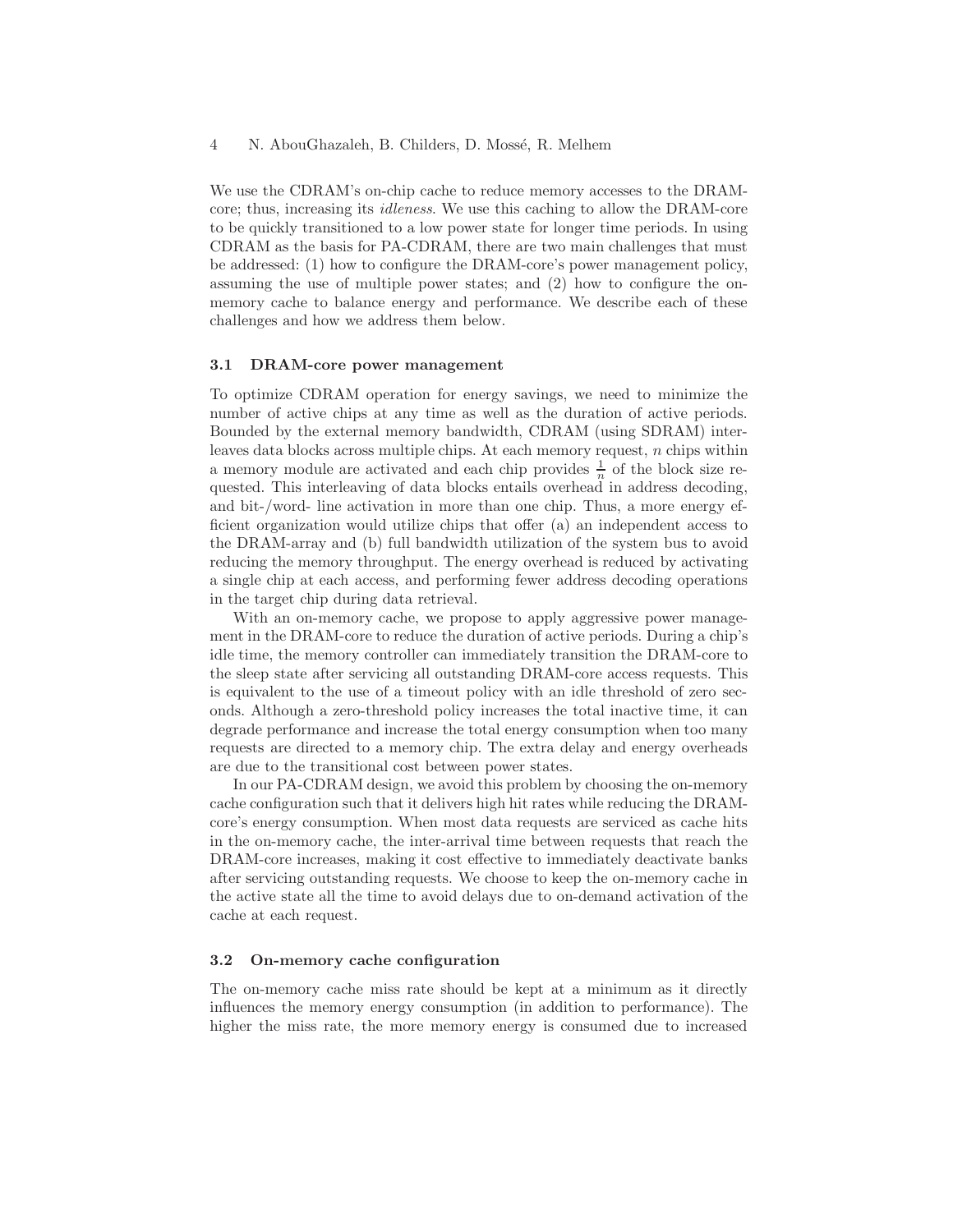DRAM-core activity. This energy is consumed in transitioning from the sleep to the active state, performing address decoding, and transferring data. For a given cache size and a fixed number of cache subbanks, the two factors affecting the cache energy consumption and access latency are the associativity and the block size [\[10\]](#page-9-3). We used Cacti-3.0 [\[10\]](#page-9-3) to study a 256KB cache with respect to latency and energy consumption. Figure [3](#page-4-0) shows the trend we observed: compared to n-way associative caches, energy and latency cost per access in a fully associative cache decreases at large block sizes, in contrast to small block sizes where full associativity is relatively expensive (in latency and energy). Although we only show the per-access metric for a 256 KB cache, other cache sizes with similar  $\frac{cache size}{block size}$  ratios follow the same pattern.

To further examine this issue, we studied a memory with eight CDRAM chips. Each chip contains a cache of moderate size, 256 KB with 512 B cache blocks. Figures [4](#page-5-0) and [5](#page-5-1) show the effects of varying the associativity and the block size on the on-memory cache average miss rate of the eight chips. We use these results to motivate the selection of our on-memory cache configuration. The miss rates values are collected from the Simplescalar architecture simulator [\[11\]](#page-9-4) and correspond to a set of applications from the SPEC2000 (int and fp) benchmarks.



<span id="page-4-0"></span>Fig. 3. The effect of varying the cache block size and associativity on the cache access latency and energy consumption for a 256KB on-memory cache.

Figure [4](#page-5-0) shows that the higher the associativity, the lower the average miss rate across all caches until saturation is reached. Note that, in most of the tested benchmarks, the miss rates of the 8-way set associative caches are as low as the fully associative caches. However, from Figure [3,](#page-4-0) we see that the per-access latency and energy consumption of a cache with large block sizes (512B and larger) are lower in the fully associative cache than the 8-way cache. From these results, we use fully associative caches with relatively large block sizes as our PA-CDRAM cache configuration.

The performance of on-chip and external caches are constrained by the width of the system bus. To retrieve data from memory with small latencies, the size of the requested blocks are typically small (64 bytes for L2 and 128 bytes for op-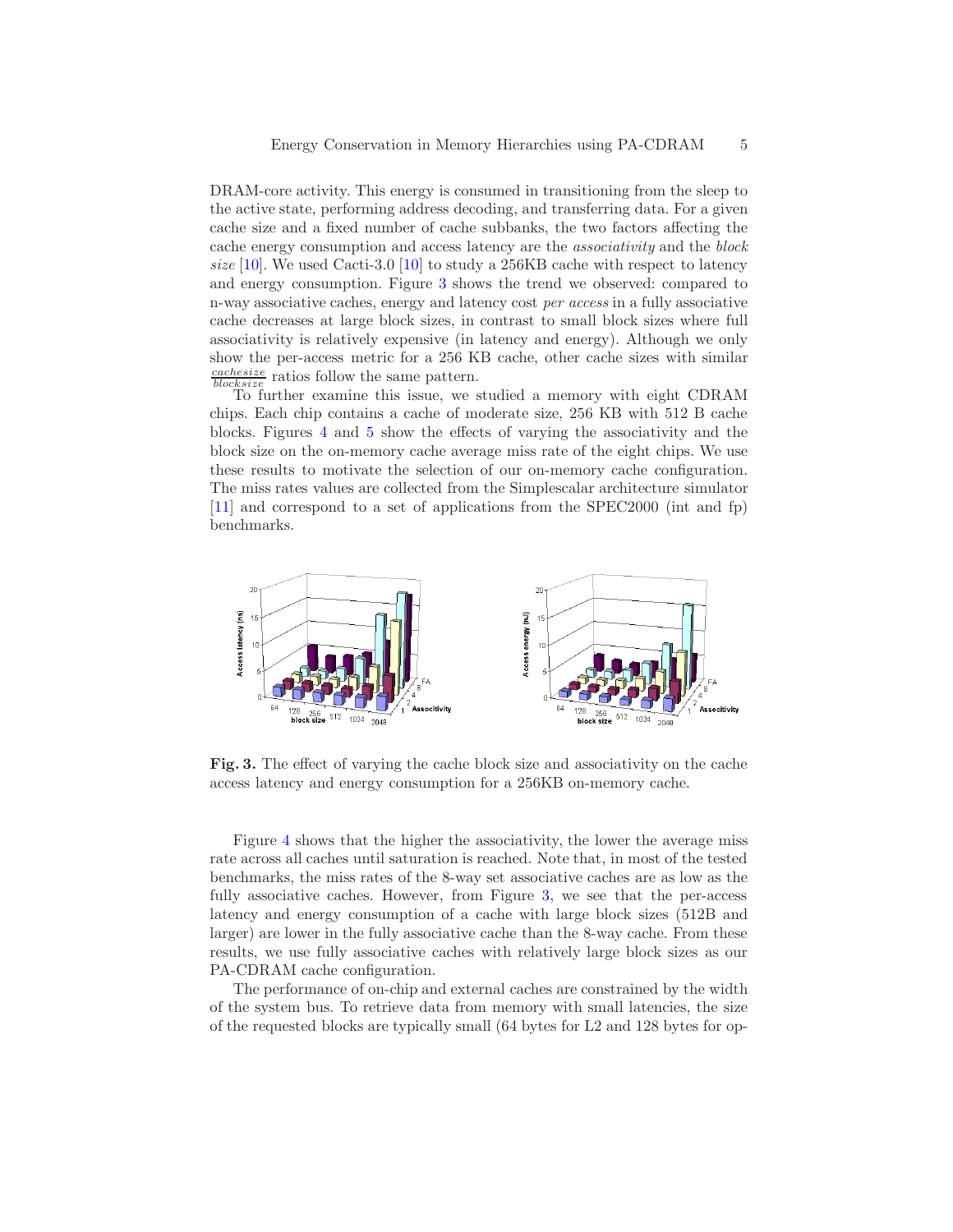

<span id="page-5-0"></span>Fig. 4. Effect of varying the associativity on the miss rate in caches with 512B blocks.



<span id="page-5-1"></span>Fig. 5. Effect of varying the cache block size on the miss rate in caches with 512B blocks.

tional L3 caches in some Pentium4 processors [\[12\]](#page-9-5)). In contrast, the on-memory caches do not have such a constraint because of the large internal memory bandwidth. Thus, large blocks of data can be transferred to the on-memory caches with low latency, which favors the use of large block sizes in PA-CDRAM. Figure [5](#page-5-1) shows that on-memory caches with larger blocks have lower miss rates than caches with smaller blocks. With larger transfer sizes, there are fewer accesses to the DRAM-core.

From the energy perspective, Figure [3](#page-4-0) shows that for a fixed way-associative cache, accessing large blocks consumes more energy than accessing smaller blocks. However, the energy-per-byte for each access is lower in accessing large blocks. Although the miss rate and the per-byte cache access energy are reduced for large block sizes, there is a potential increase in the memory energy consumption if many unnecessary bytes are transferred between the on-memory cache and the DRAM-core. To achieve a balance between obtaining low miss rates and avoiding excessive memory traffic, we select a relatively large block size around 512B. This is different from the proposal of Koganti et al. [\[13\]](#page-9-6), which uses block sizes that range from 4KB to 8KB. The difference in our evaluation is that we take into account the energy consumption and delay for accessing the caches (L3 or on-memory). From Figure [3](#page-4-0) we conclude that cached DRAM with wide cache lines– although significantly reduces the average on-memory miss rate - is not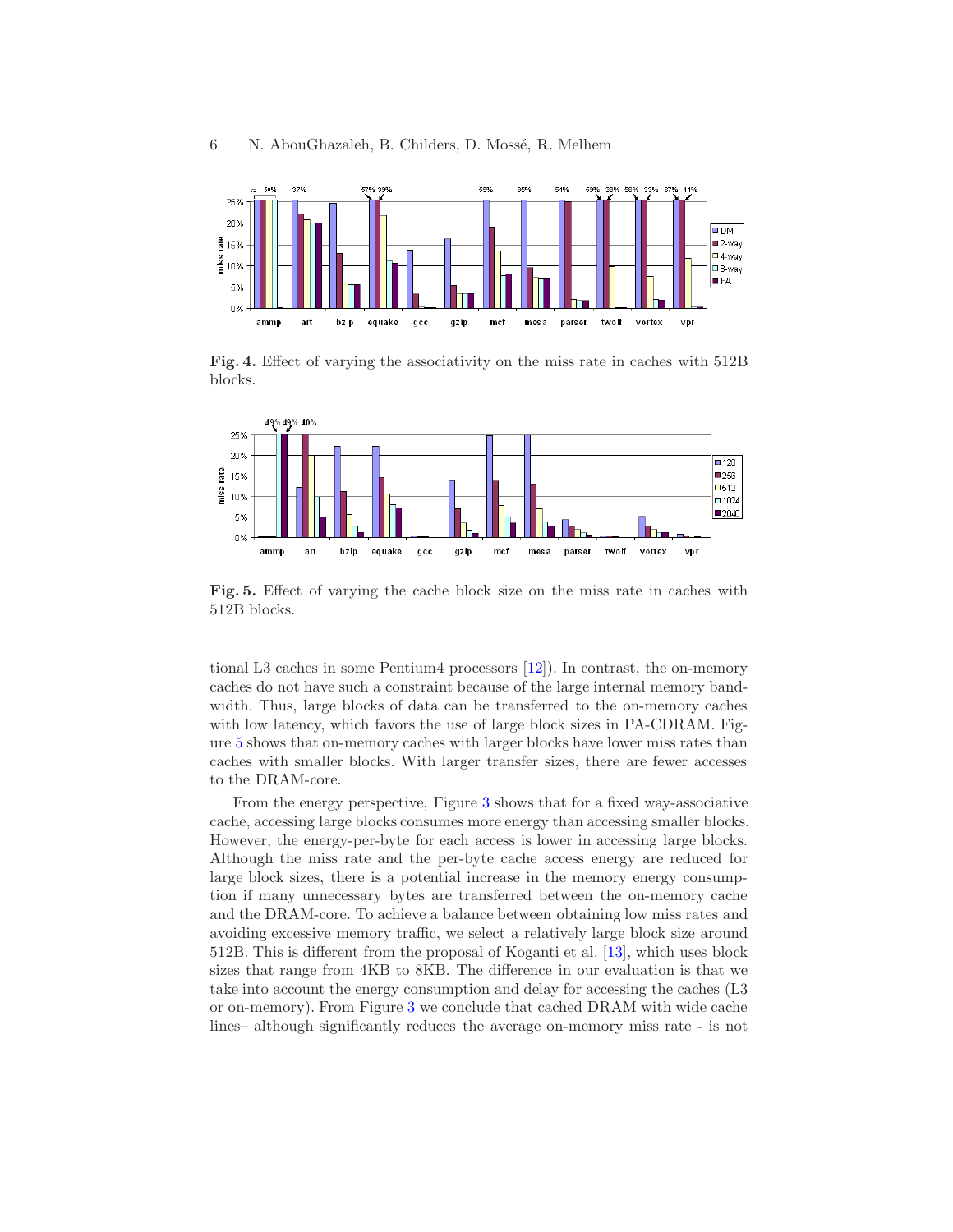energy efficient due to the extra energy consumed in accessing the on-memory cache compared to smaller block sizes in traditional memory hierarchy.

# <span id="page-6-0"></span>4 Evaluation

To evaluate PA-CDRAM, we perform experiments using the Simplescalar architecture simulator [\[11\]](#page-9-4) with an integrated memory module [\[14\]](#page-9-7). The simulated memory consists of eight chips, each of size 32 MB for a total 256 MB memory.

Our study evaluates the energy consumption of PA-CDRAM against a base case that employs traditional power saving policies provided by the Rambus architecture. The base case contains on-chip L1 and L2 caches and an off-chip L3 cache. The size of an L3 cache in the base case is equal to the total size of all eight on-memory caches in PA-CDRAM.

We compute the energy consumption in the DRAM-core, caches and busses. The timing and power characteristics of the simulated RDRAM chip are for the RDRAM 256Mb/1066MHz/32 split bank architecture [\[9\]](#page-9-2). Access energy and latency for each cache configuration is obtained using Cacti 3.0 for 130 nm. A delay penalty of 35% is added for accessing logic cells in the memory chip. In the evaluation, we validate the approach for selecting the PA-CDRAM parameters by exploring different on-memory cache configurations and memory time-out thresholds for both the base case and the PA-CDRAM.

We compare the different configurations of the on-memory cache and the DRAM time-out power management policy. We use the energy-delay product to show the most promising configuration across all the tested applications. Figure [6](#page-7-0) shows the normalized energy-delay product at different cache configurations. Each data point is the average of 12 benchmarks. We experimented with many cache configurations: we show only the ones with the best results.

In PA-CDRAM, an on-memory cache with a 512B block size compromise between overall delay and energy consumption. Blocks larger than 512B increase the on-memory cache access costs (both latency and energy) as described in Section [3.](#page-2-0) On the other hand, reducing the block size increases the DRAM core energy due to the increasing number of DRAM accesses. Similarly, in the base case, a block size of 128B balances energy consumption and overall delay. The figure also show that the best cache configuration in an external cache does not yield the best results when used for an on-memory cache (configurations shown as hashed bars) and visa versa. That is, an 8-way L3 cache with 128B blocks is 5x worse than the 512B fully associative configuration in terms of energydelay product when used in on-memory caches, while the fully associative 512B configuration is 20% worse than the best L3 configuration. For the remaining results in this evaluation, we explore the benefit of using fully associative onmemory caches with a 512B block size versus an 8-way L3 cache with 128B blocks.

As power management in the DRAM-core relies on increasing idle periods, PA-CDRAM can reduce the memory energy consumption by reducing caches' miss rates. Reducing the on-memory cache miss rates lowers the number of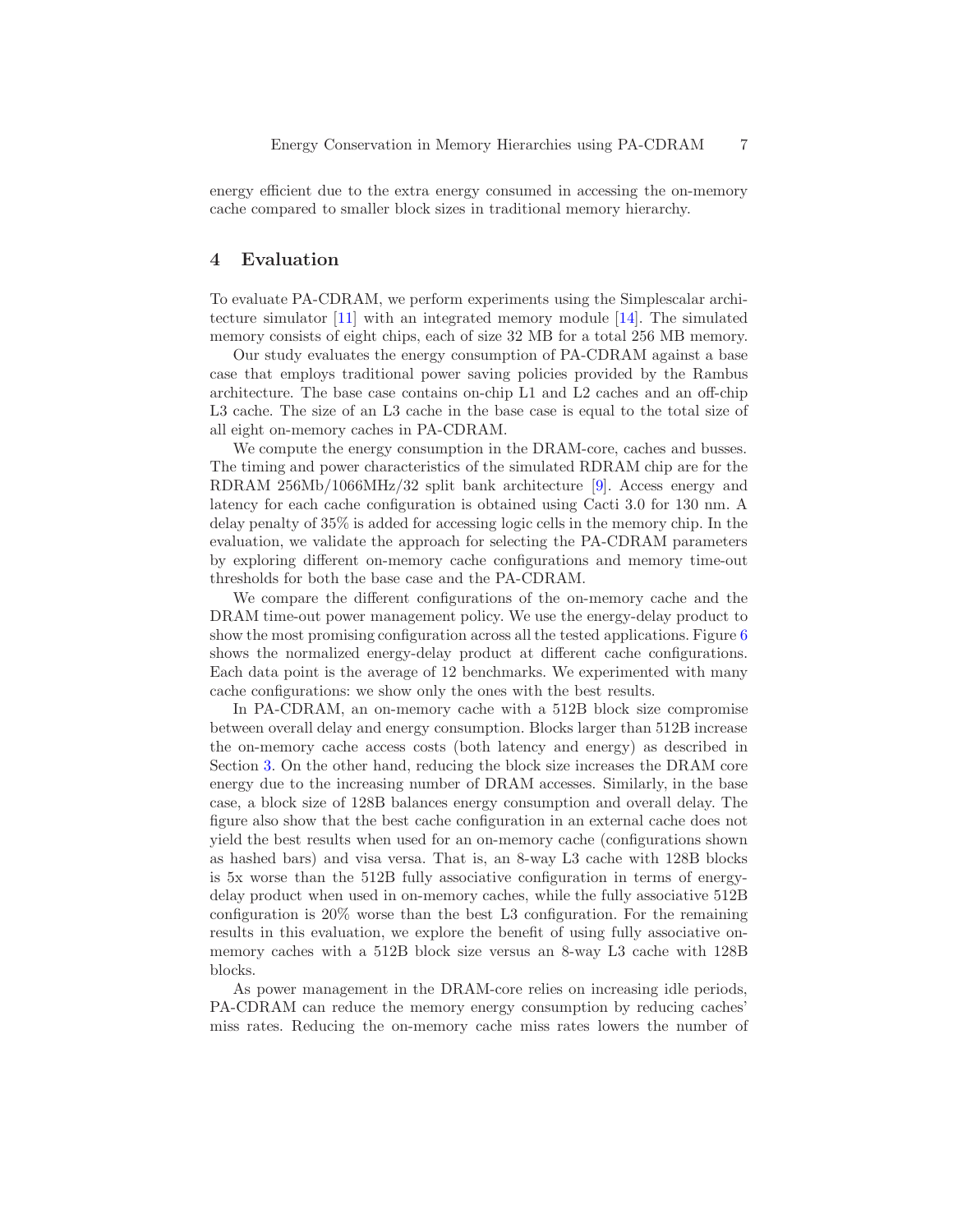### 8 N. AbouGhazaleh, B. Childers, D. Mossé, R. Melhem



<span id="page-7-0"></span>Fig. 6. Average normalized energy-delay product at different cache configurations for base case (left) and PA-CDRAM (right). Data normalized to the base case.

DRAM accesses; thus, reducing the DRAM-core energy. Figure [7](#page-7-1) shows the miss rates of L3 in the base case versus the average miss rates of the on-memory caches in PA-CDRAM chips. In all applications, PA-CDRAM reduces the miss rate. This reduction in miss rate is due to both larger blocks and higher associativity in the on-memory caches than in the Large L3 cache.



<span id="page-7-1"></span>Fig. 7. Miss rates in L3 (base case) versus on-memory (PA-CDRAM) caches.

To show the effect of reducing the miss rate on the choice of proper timeoutpolicy for the DRAM power management, Figure [8](#page-8-7) shows the normalized energydelay product averaged over the tested applications at different timeout thresholds. The best timeout for the base case is around 1000 cycles. However, for the PA-CDRAM, immediate deactivation of the DRAM-core after each access yields the best overall average energy-delay product. This verifies the result that using an on-memory cache allows aggressive deactivation of the DRAM-core for more efficient memory power management.

In summary, the results shows that PA-CDRAM memory organization, when set with appropriate cache and DRAM-core configuration, can achieve higher energy-delay savings than traditional memory hierarchy.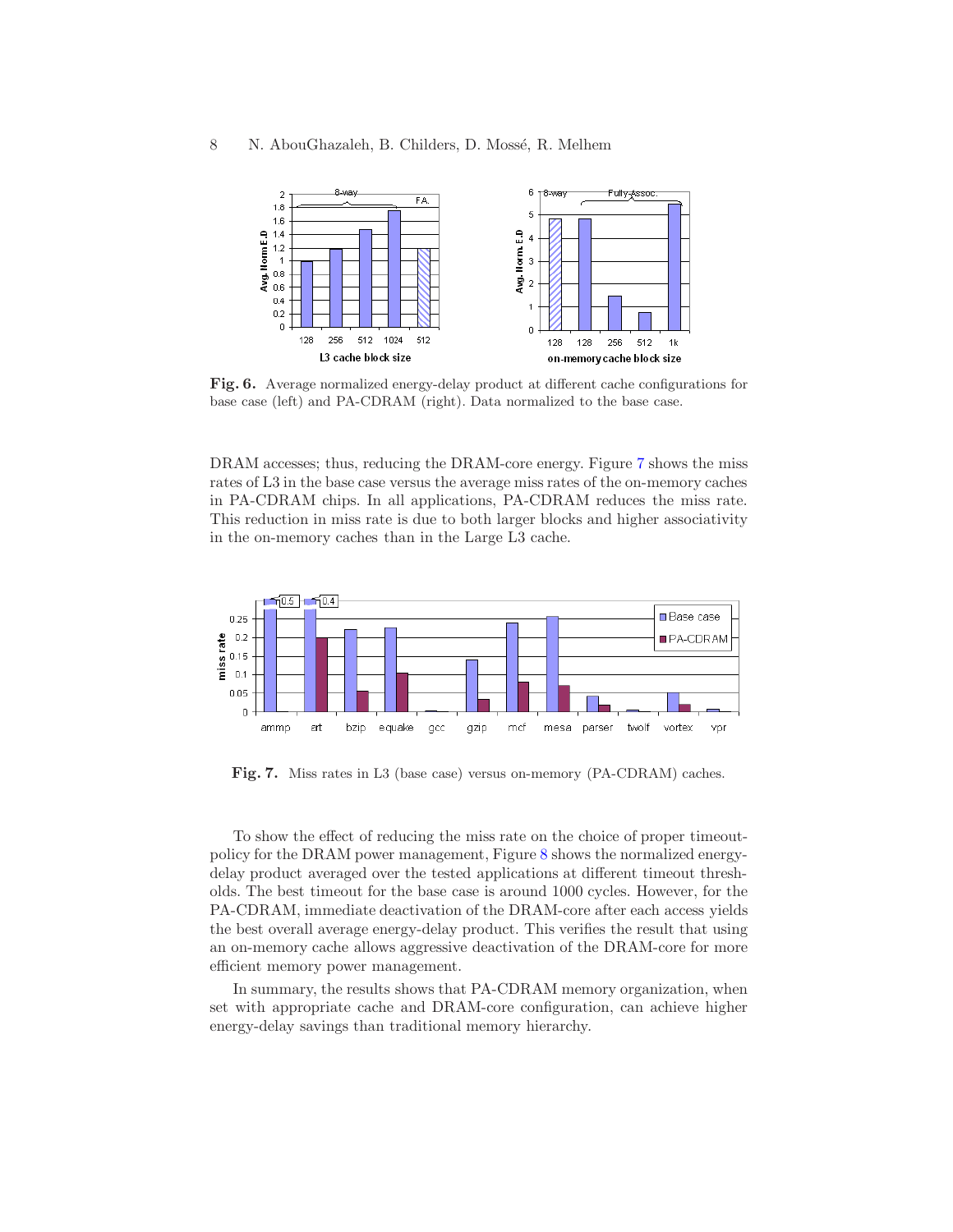

<span id="page-8-7"></span>Fig. 8. Average normalized energy-delay product at different timeout-threhold for base case (left) and PA-CDRAM (right). Data normalized to base case.

## <span id="page-8-3"></span>5 Conclusions

In this paper, we described a power-aware cached DRAM organization that reduces both energy consumption and overall delay. While cached DRAM has previously been proposed to improve memory access time, in this paper we explore the energy efficiency of power-aware cached DRAM as an alternative to a traditional power-aware memory. For this, we address the challenges and the trade-offs between maximizing the performance and minimizing energy consumption, and we balance those trade-offs from the DRAM-core and the on-memory caches perspectives. There are many factors affecting energy consumption and performance of a PA-CDRAM memory system. Our evaluation shows that, on average, a fully associative on-memoy cache with 512B blocks and memory with immediate transition to lower power state achieves the best energy delay product in the tested benchmarks. When compared to traditional memory using time-out power management, PA-CDRAM reduces the energy-delay product by 28% on average.

## <span id="page-8-0"></span>References

- 1. Celebican, O., Rosing, T.S., Vincent J. Mooney, I.: Energy estimation of peripheral devices in embedded systems. In: GLSVLSI '04: Proceedings of the 14th ACM Great Lakes symposium on VLSI, ACM Press (2004) 430–435
- <span id="page-8-1"></span>2. Elliott, D., Snelgrove, W., Stumm, M.: Computational ram: A memory-simd hybrid and its application to dsp. In: Custom Integrated Circuits Conference. (1992) 30.6.1–30.6.4
- <span id="page-8-2"></span>3. Hsu, W., Smith, J.: Performance of cached dram organizations in vector supercomputers. In: Proc. Intl. Symp. on Computer Architecture, ACM Press (1993) 327–336
- <span id="page-8-4"></span>4. Keitel-Schulz, D., Wehn, N.: Embedded dram development: Technology, physical design, and application issues. IEEE Trans. on Design & Test of Computers 18 (2001) 7–15
- <span id="page-8-6"></span><span id="page-8-5"></span>5. NEC: Embedded dram (2005) http://www.necelam.com/edram90/.
- 6. Tomashot, S.: Ibm embedded dram approach (2003) http://www-306.ibm.com/chips/techlib/techlib.nsf/products/Embedded DRAM.